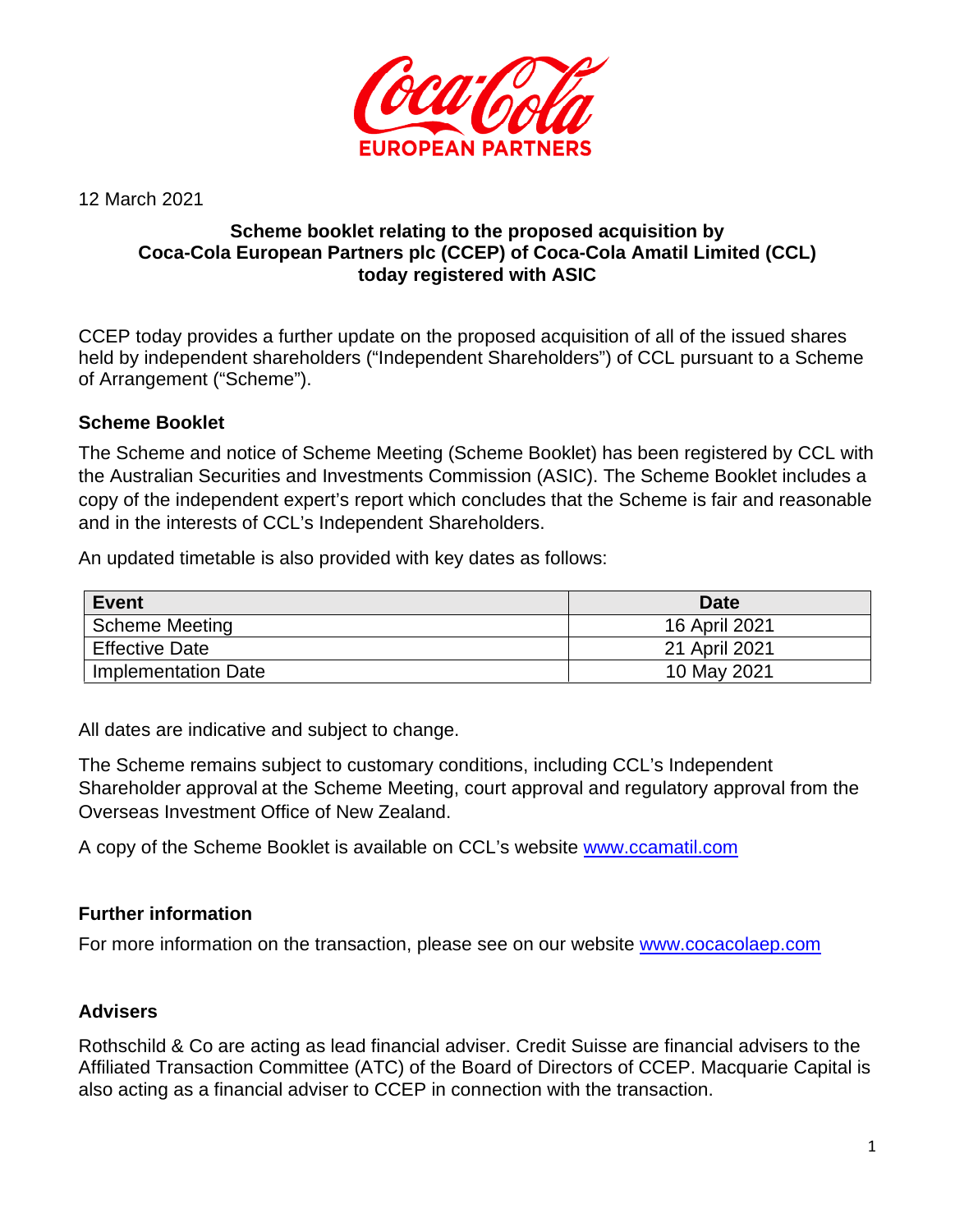

Slaughter and May and Corrs Chambers Westgarth are acting as legal counsel to CCEP.

## **Enquiries**

Clare Wardle, General Counsel and Company Secretary: [secretariat@ccep.com](mailto:secretariat@ccep.com) 

Investor Relations: Sarah Willett: [sarah.willett@ccep.com](mailto:sarah.willett@ccep.com) +44 7970 145 218

Media:

Shanna Wendt: [swendt@ccep.com](mailto:swendt@ccep.com) +44 7976 595 168

Peter Brookes: [pbrookes@citadelmagnus.com](mailto:pbrookes@citadelmagnus.com) +61 407 911 389

Brett Clegg: [bclegg@citadelmagnus.com](mailto:bclegg@citadelmagnus.com) +61 487 436 985

## **About CCEP (LEI 549300LTH67W4GWMRF57)**

Coca-Cola European Partners plc is a leading consumer goods company in Western Europe, making, selling & distributing an extensive range of non-alcoholic ready to drink beverages & is the world's largest Coke bottler based on revenue. CCEP serves a consumer population of over 300 million across Western Europe, including Andorra, Belgium, continental France, Germany, Great Britain, Iceland, Luxembourg, Monaco, the Netherlands, Norway, Portugal, Spain & Sweden. The Company is listed on Euronext Amsterdam, the New York Stock Exchange, London Stock Exchange & on the Spanish Stock Exchanges, trading under the symbol CCEP. For more information about CCEP, please visit [www.cocacolaep.com](http://www.cocacolaep.com/) & follow CCEP on Twitter at @CCEP.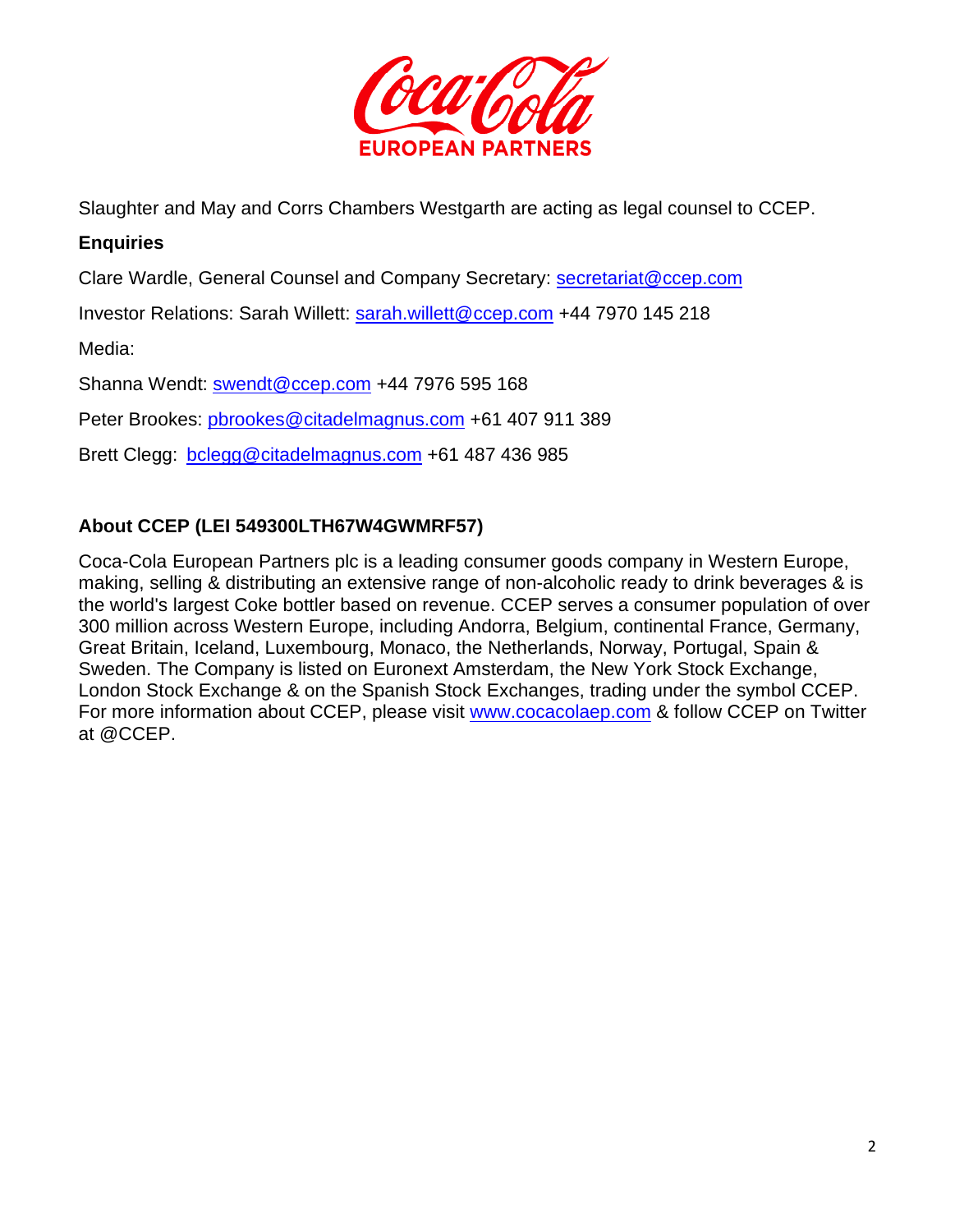

## **About CCL**

Coca-Cola Amatil Limited (including subsidiaries, group entities and related bodies corporate) is one of the largest bottlers and distributors of ready-to-drink non-alcohol and alcohol beverages and coffee in the Asia Pacific region. Coca-Cola Amatil is also the authorised bottler and distributor of The Coca-Cola Company's beverage brands in Australia, New Zealand, Fiji, Indonesia, Papua New Guinea and Samoa. Coca-Cola Amatil directly employs around 12,000 people and indirectly creates thousands more jobs across the supply chain, partnering with key suppliers to bottle, package, sell and distribute its products. With access to around 270 million potential consumers through more than 630,000 active customers Coca-Cola Amatil is committed to leading through innovation, building a sustainable future and delivering long-term value, both to shareholders and to society.

For more information, visit [www.ccamatil.com](http://www.ccamatil.com/) or search for Coca-Cola Amatil on LinkedIn, Facebook or Twitter**.** 

### **No incorporation of website information**

The content of the websites referred to in this announcement is not incorporated into and does not form part of this announcement.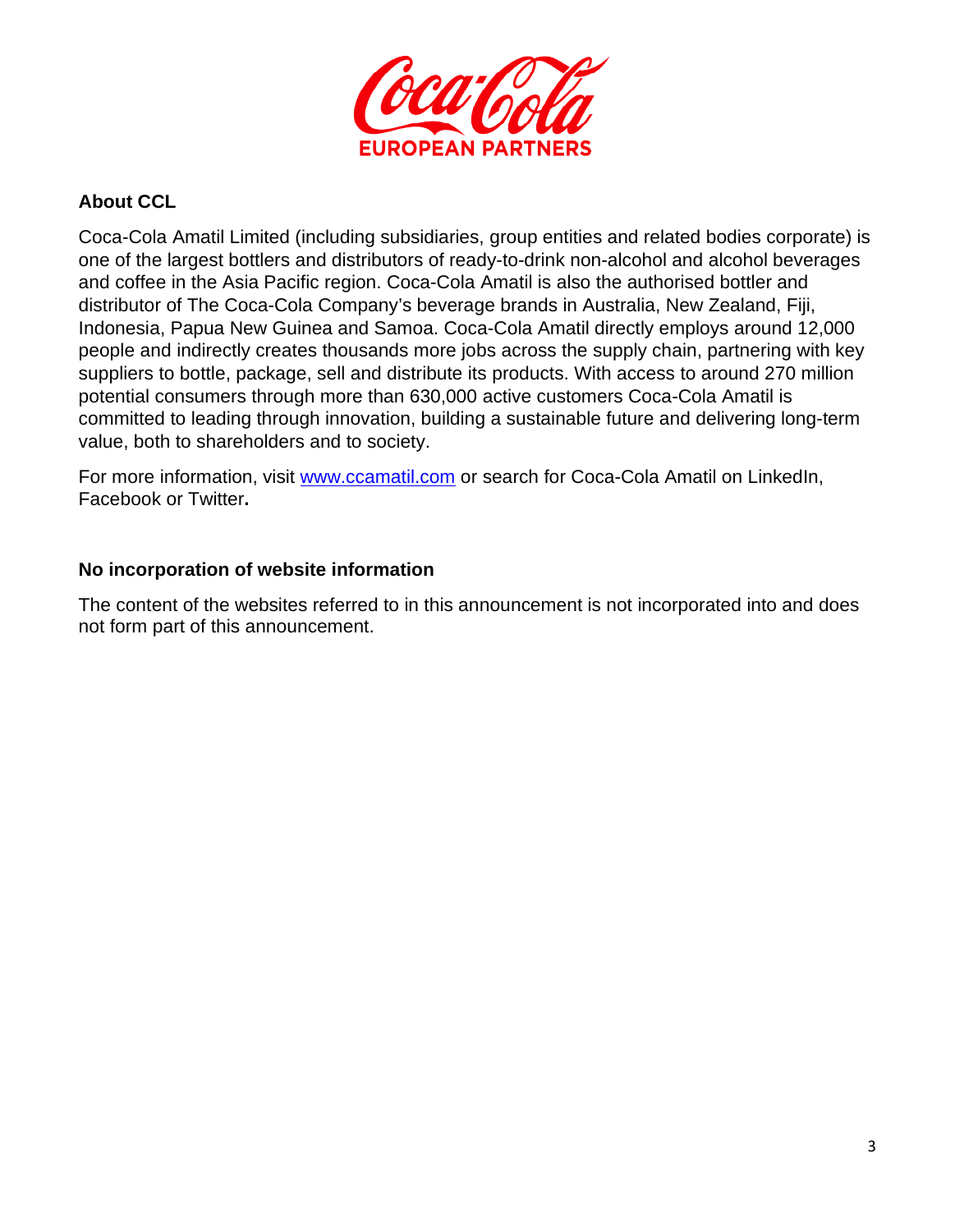

#### **Forward-Looking Statements**

*This document contains statements, estimates or projections that constitute "forward-looking statements" concerning the financial condition, performance, results, strategy and objectives of Coca-Cola European Partners plc and its subsidiaries (together "CCEP"), CCEP's proposed acquisition (the "Acquisition") of Coca-Cola Amatil Limited and its subsidiaries (together "CCL") and the integration of CCL into CCEP. Generally, the words "believe," "expect," "intend," "estimate," "anticipate," "project," "plan," "seek," "may," "could," "would," "should," "might," "will," "forecast," "outlook," "guidance," "possible," "potential," "predict," "objective" and similar expressions identify forward-looking statements, which generally are not historical in nature.* 

*Forward-looking statements are subject to certain risks that could cause actual results to differ materially from CCEP's and CCL's historical experience and present expectations or projections, including with respect to the Acquisition. As a result, undue reliance should not be placed on forward-looking statements, which speak only as of the date on which they are made. These risks include but are not limited to:* 

*1. those set forth in the "Risk Factors" section of CCEP's 2019 Integrated Report / Annual Report on Form 20-F,*  including the statements under the following headings: Packaging (such as, refillables and recycled plastic); *Perceived health impacts of our beverages and ingredients, and changing consumer preferences (such as sugar alternatives and other ingredients); Legal, regulatory and tax change (such as the development of regulations regarding packaging, taxes and deposit return schemes); Market (such as disruption due to customer negotiations, customer consolidation and route to market); Cyber and social engineering attacks; Competitiveness and transformation; Climate change and water (such as net zero emission legislation and regulation, and resource scarcity); Economic and political conditions (such as the UK's exit from the EU, the EU-UK trade and co-operation*  agreement, and uncertainty about the future relationship between the UK and EU); The relationship with KO and *other franchisors; Product quality; and Other risks, such as widespread outbreaks of infectious disease including the adverse impact that the COVID-19 pandemic and related government restrictions and social distancing measures implemented in many of our markets, and any associated economic downturn, may have on our financial results, operations, workforce and demand for our products;* 

*2. those set forth in the "Principal Risks" section of CCEP's 2019 Integrated Report / Annual Report on Form 20-F,*  as updated in CCEP's Results for the six months ended 26 June 2020 & COVID-19 update and including principal *risks under the additional headings: Business continuity (such as government restrictions in our countries of operation); People; and Stakeholders; and* 

*3. those set forth in the "Business and Sustainability Risks" section of CCL's 2019 Annual Report including the statements under the following headings: Beverage industry risks; Economic and political risks; Cyber risk; KO and other brand partners relationship risk; Risk connected with loss of value to society; Regulatory risks; Climate change risk; Malicious product tampering risk; Litigation risk; Supply chain risk; Business interruption risk; Workplace Health and Safety risk; Foreign exchange risk; Quality risk; and People risk; and* 

*4. risks and uncertainties relating to the Acquisition, including the risk that the businesses will not be integrated*  successfully or such integration may be more difficult, time-consuming or costly than expected, which could result *in additional demands on CCEP's resources, systems, procedures and controls, disruption of its ongoing business and diversion of management's attention from other business concerns; the possibility that certain assumptions with respect to CCL or the Acquisition could prove to be inaccurate; the failure to receive, delays in the receipt of, or unacceptable or burdensome conditions imposed in connection with, all required regulatory approvals, shareholder approvals and the satisfaction of closing conditions to the Acquisition; ability to raise financing; the potential that the Acquisition may involve unexpected liabilities for which there is no indemnity; the potential failure to retain key employees of CCEP and CCL as a result of the proposed Acquisition or during integration of the businesses and disruptions resulting from the proposed Acquisition, making it more difficult to maintain business relationships; the potential if the Acquisition is not completed in a timely manner or at all for (i) negative reaction from financial*